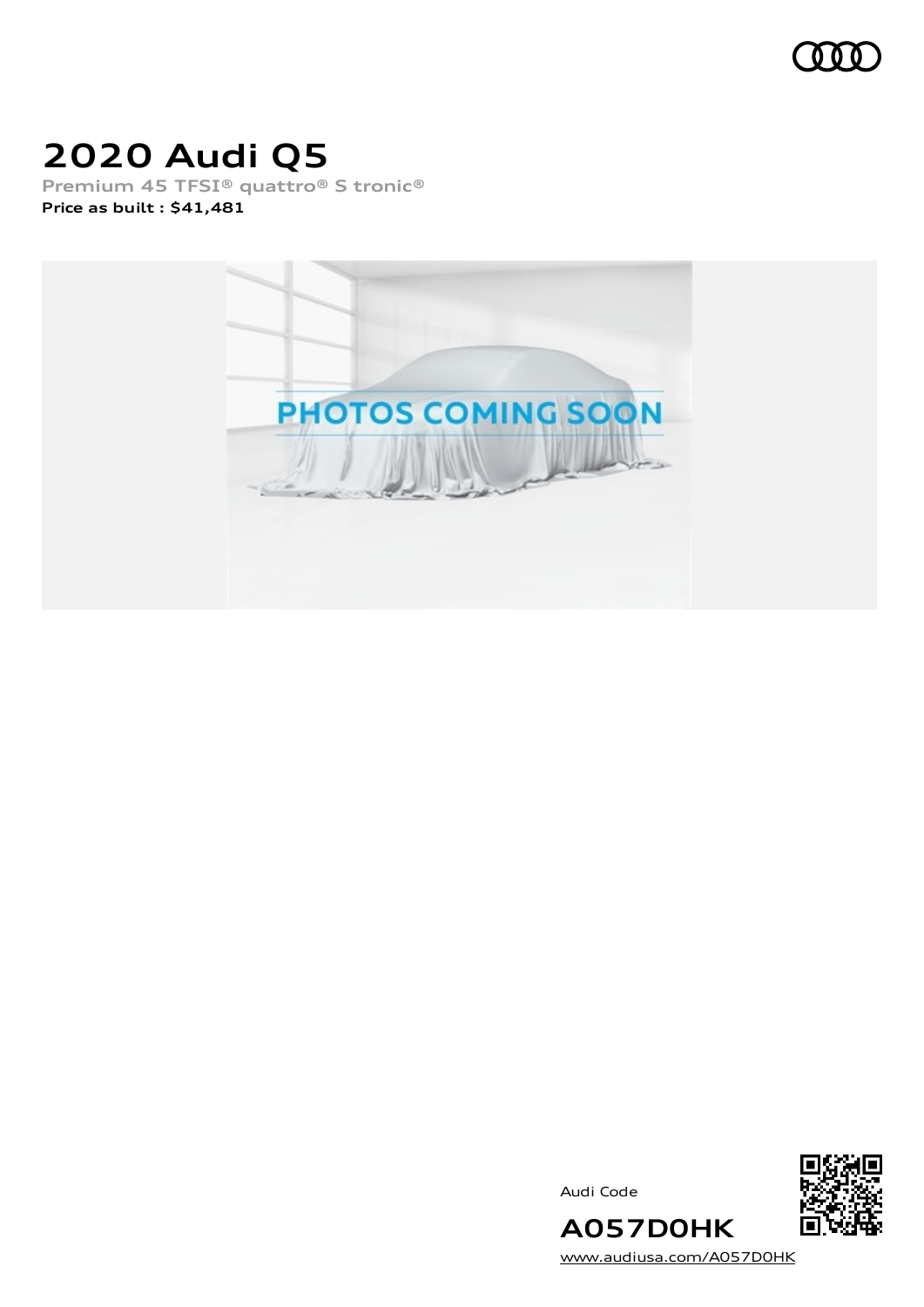# **Summary**

**Audi 2020 Audi Q5** Premium 45 TFSI® quattro® S tronic®

**Price as buil[t](#page-8-0)** \$41,481

### **Exterior colour**

Manhattan Gray metallic

#### **Interior colour**

| Seats     | Black |
|-----------|-------|
| Dashboard | Black |
| Carpet    | Black |
| Headliner | Gray  |

### **Technical Specifications**

| Engine type                  | 2.0-liter four-cylinder                       |
|------------------------------|-----------------------------------------------|
| stroke                       | Displacement/Bore and 1,984/82.5 x 92.8 cc/mm |
| Torque                       | 273 lb-ft@rpm                                 |
| Top track speed              | 130 mph mph                                   |
| Acceleration (0 - 60<br>mph) | 5.9 seconds seconds                           |
| Recommended fuel             | Premium                                       |



### **Further Information**

| Warranty        |             |
|-----------------|-------------|
|                 | No          |
| Mileage         | 8,635 miles |
| Type of vehicle | Used car    |
|                 |             |

#### **Audi Code** A057D0HK

**Your configuration on www.audiusa.com** [www.audiusa.com/A057D0HK](https://www.audiusa.com/A057D0HK)

**Commission number** 557dae870a0e09a97fb1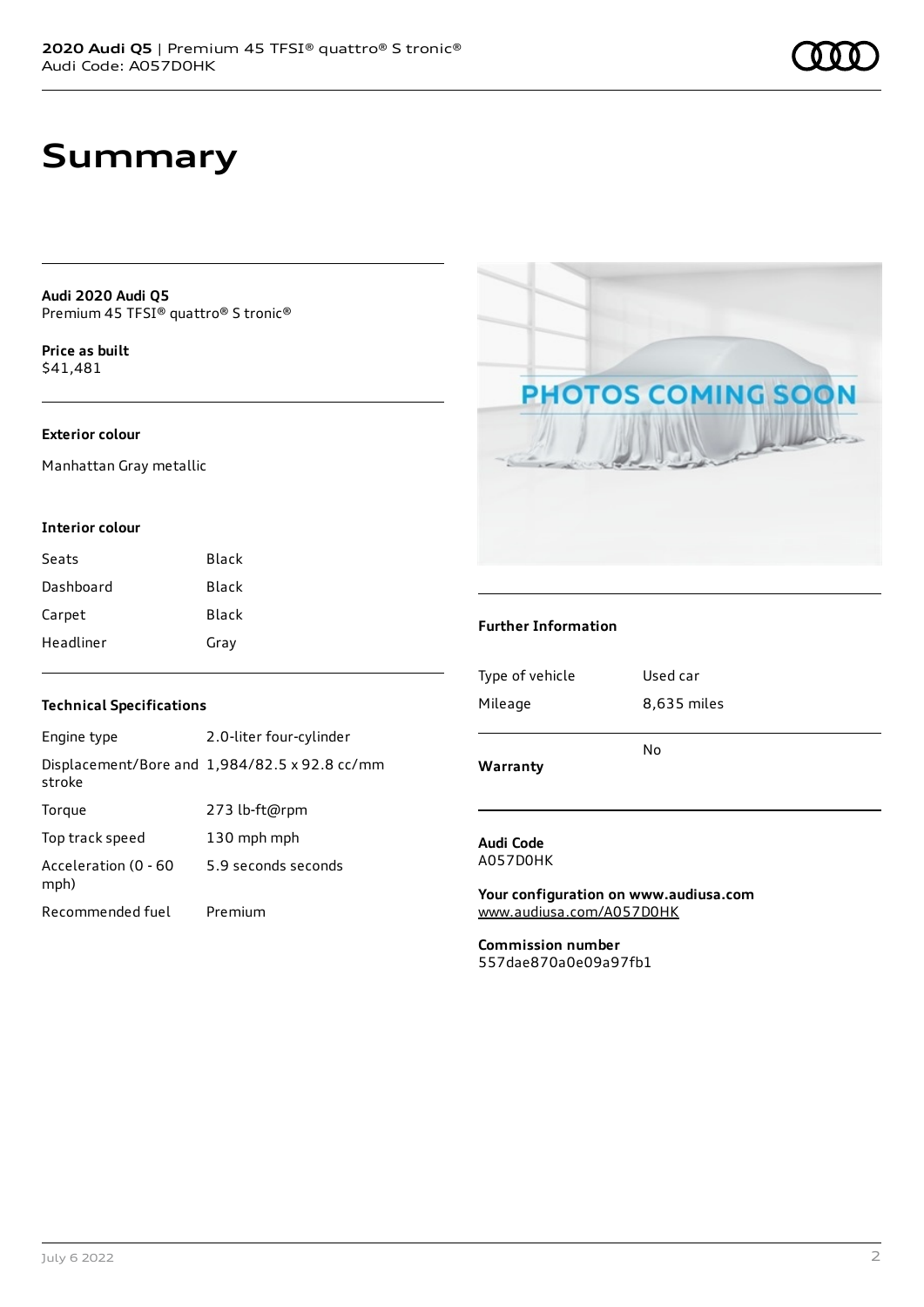

# **Standard features**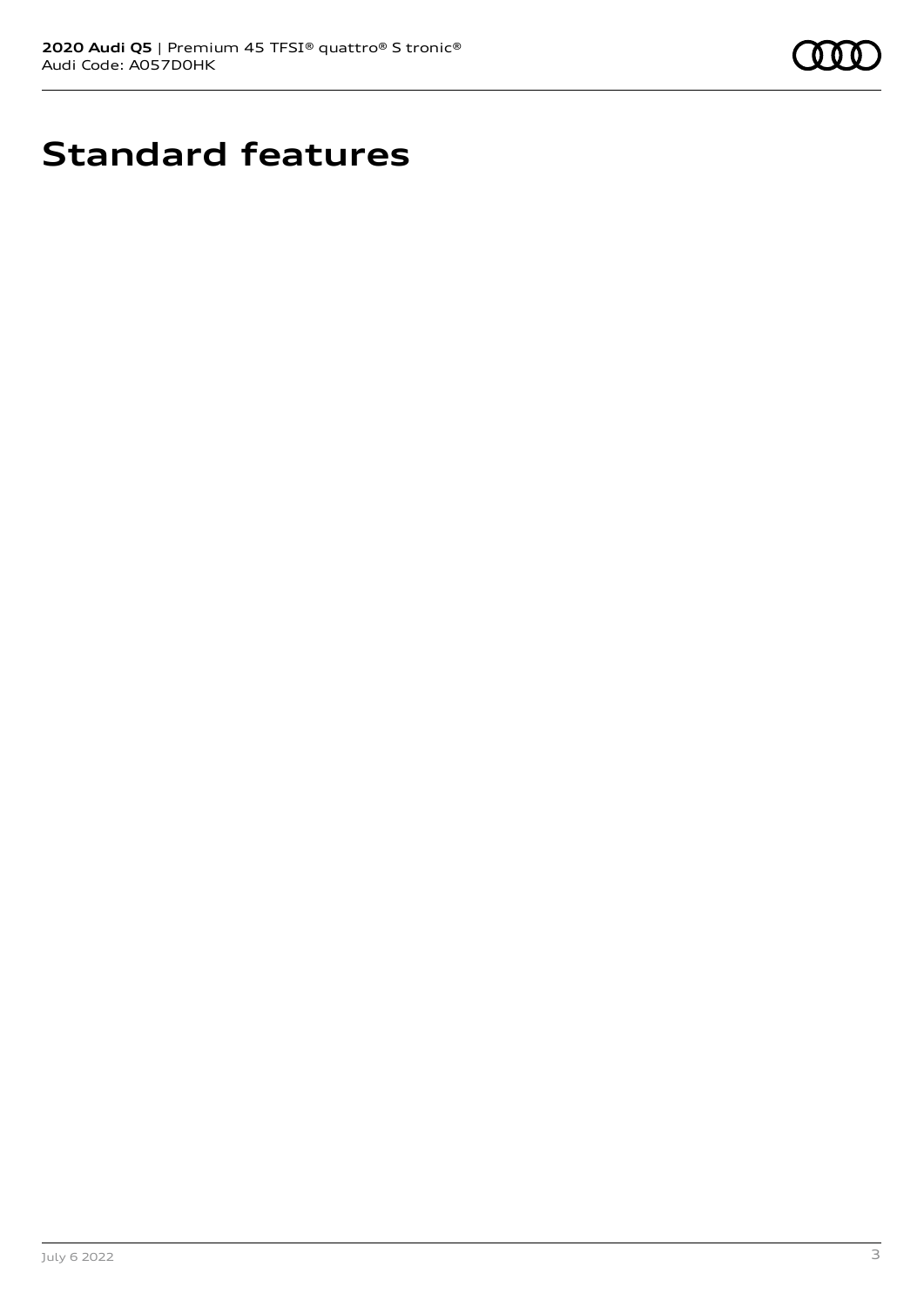# **Dealer remarks**

JUST ARRIVED. PENDING INSPECTION. Gray 2020 Audi Q5 Premium quattro quattro 7-Speed Automatic S tronic 2.0L TFSI

Recent Arrival! Odometer is 2692 miles below market average! 22/28 City/Highway MPG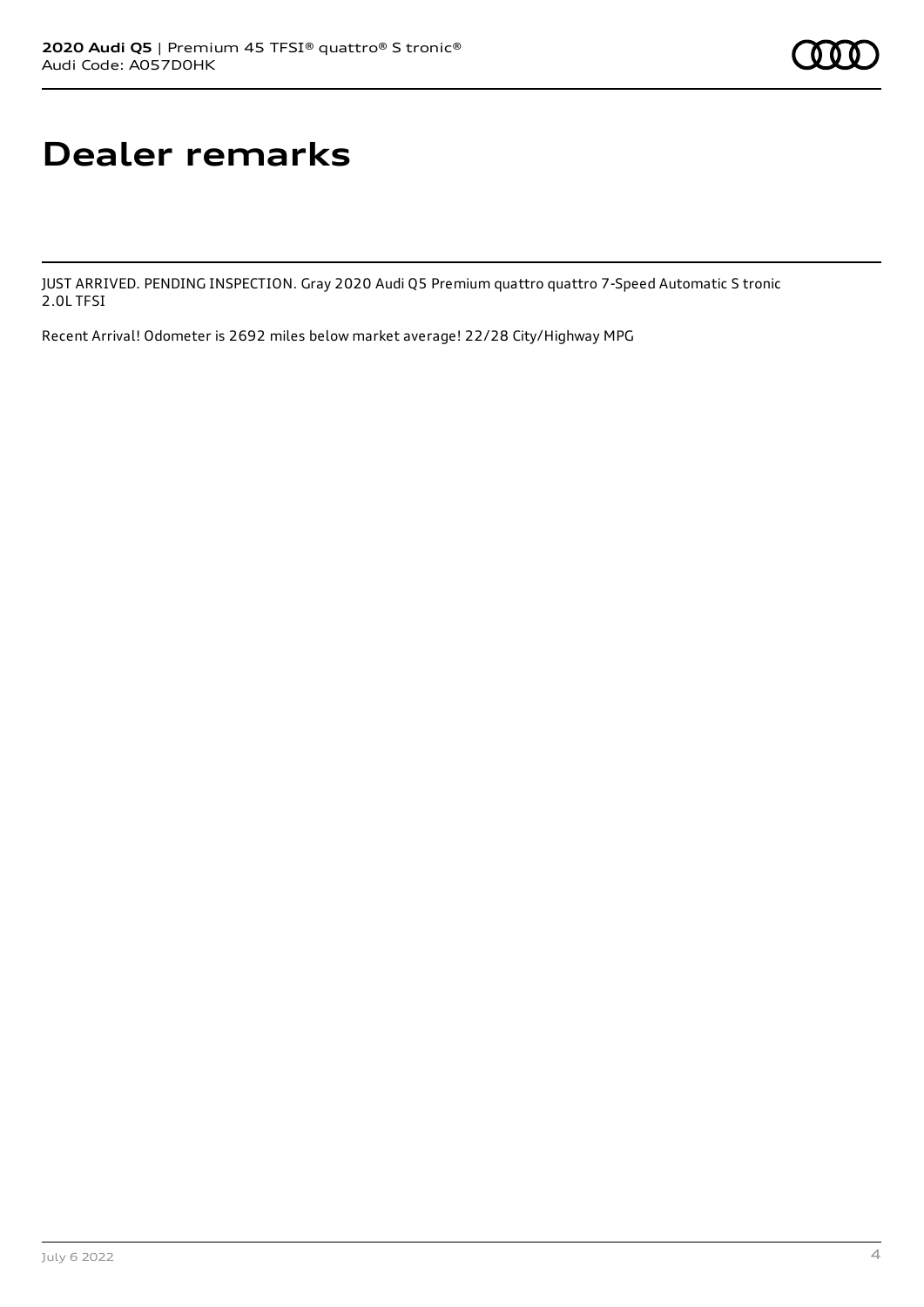Transmission Seven-speed S tronic® dual-clutch

automatic transmission

# **Technical Specifications**

**(1/2)**

| Engineering   Performance                   |                                                                            | <b>Steering</b>                 |                                                                      |
|---------------------------------------------|----------------------------------------------------------------------------|---------------------------------|----------------------------------------------------------------------|
| Engine type                                 | 2.0-liter four-cylinder                                                    | Steering type                   | Electromechanical power steering<br>system                           |
| Power Level                                 | 45                                                                         | Turning diameter, curb- 38.4 ft |                                                                      |
| Displacement                                | 2.01                                                                       | to-curb                         |                                                                      |
| Max. output ps/hp                           | 248 @ rpm                                                                  | Steering ratio                  | 15.8:1                                                               |
| Towing capacity                             | 4,400-lb lb                                                                |                                 |                                                                      |
| Torque                                      | 273 lb-ft@rpm                                                              | Suspension                      |                                                                      |
| Valvetrain                                  | 16-valve DOHC with Audi valvelift<br>system                                | Front axle                      | Five-link front suspension                                           |
| Acceleration (0 - 60<br>mph)                | 5.9 seconds seconds                                                        | Rear axle                       | Five-link rear suspension                                            |
| Engine block                                | Cast-iron                                                                  |                                 |                                                                      |
| Induction/fuel injection Turbocharged/TFSI® |                                                                            | <b>Brakes</b>                   |                                                                      |
| Cylinder head                               | Aluminum-alloy                                                             | Front brakes                    | 13.3 (ventilated disc) in                                            |
| stroke                                      | Displacement/Bore and 1,984/82.5 x 92.8 cc/mm                              | Rear brakes                     | 13.0 (ventilated disc) in                                            |
| Top track speed                             | 130 mph mph                                                                | <b>Body</b>                     |                                                                      |
| <b>Electrical system</b>                    |                                                                            | Material                        | Multi-material body construction<br>(steel and aluminum composition) |
| Alternator                                  | 110-150 A                                                                  |                                 |                                                                      |
| Battery                                     | 420 A/75 Ah                                                                | <b>Warranty   Maintenance</b>   |                                                                      |
| Transmission   Drivetrain                   |                                                                            | Warranty                        | 4-year/50,000-mile Audi New<br>Vehicle Limited Warranty              |
| Drivetrain type                             | quattro <sup>®</sup> all-wheel drive with ultra <sup>®</sup><br>technology |                                 |                                                                      |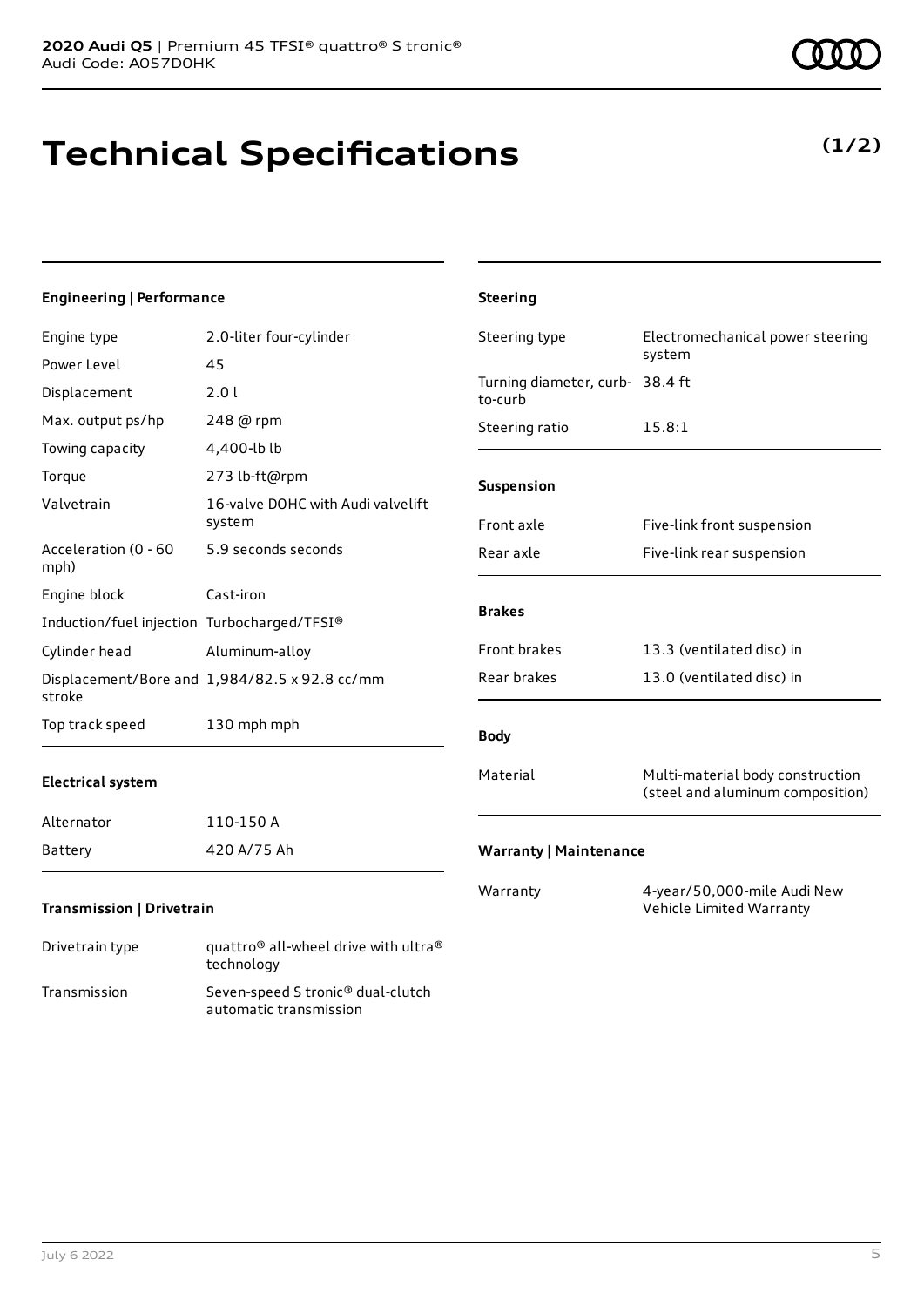# **Technical Specifications**

### **Exterior Measurements**

| Height                           | 65.3 in    |
|----------------------------------|------------|
| Overall width without<br>mirrors | 74.5 in    |
| Length                           | 183.6 in   |
| Wheelbase                        | $111.0$ in |
| Drag coefficient                 | 0.32 Cw    |
| Overall width with<br>mirrors    | 84 3 in    |
| Track rear                       | 63.3 in    |
| Track front                      | 63.6 in    |
| Curb weight                      | 4045 lb    |
| Ground clearance,<br>loaded      | $8.2$ in   |

### **Interior measurements**

| Seating capacity                          | 5                      |
|-------------------------------------------|------------------------|
| Shoulder room, rear                       | 56.5 in                |
| Head room with front<br>sunroof           | 40.2 in                |
| Leg room, rear                            | 37.8 in                |
| Shoulder room, front                      | 57.7 in                |
| Head room with rear<br>sunroof            | 37.7 in                |
| Head room, rear                           | 39.3 in                |
| Leg room, front                           | 41.0 in                |
| Head room, front                          | 41.7 in                |
| Cargo volume, rear<br>seatbacks up/folded | 25.1/53.1 cu ft, cu ft |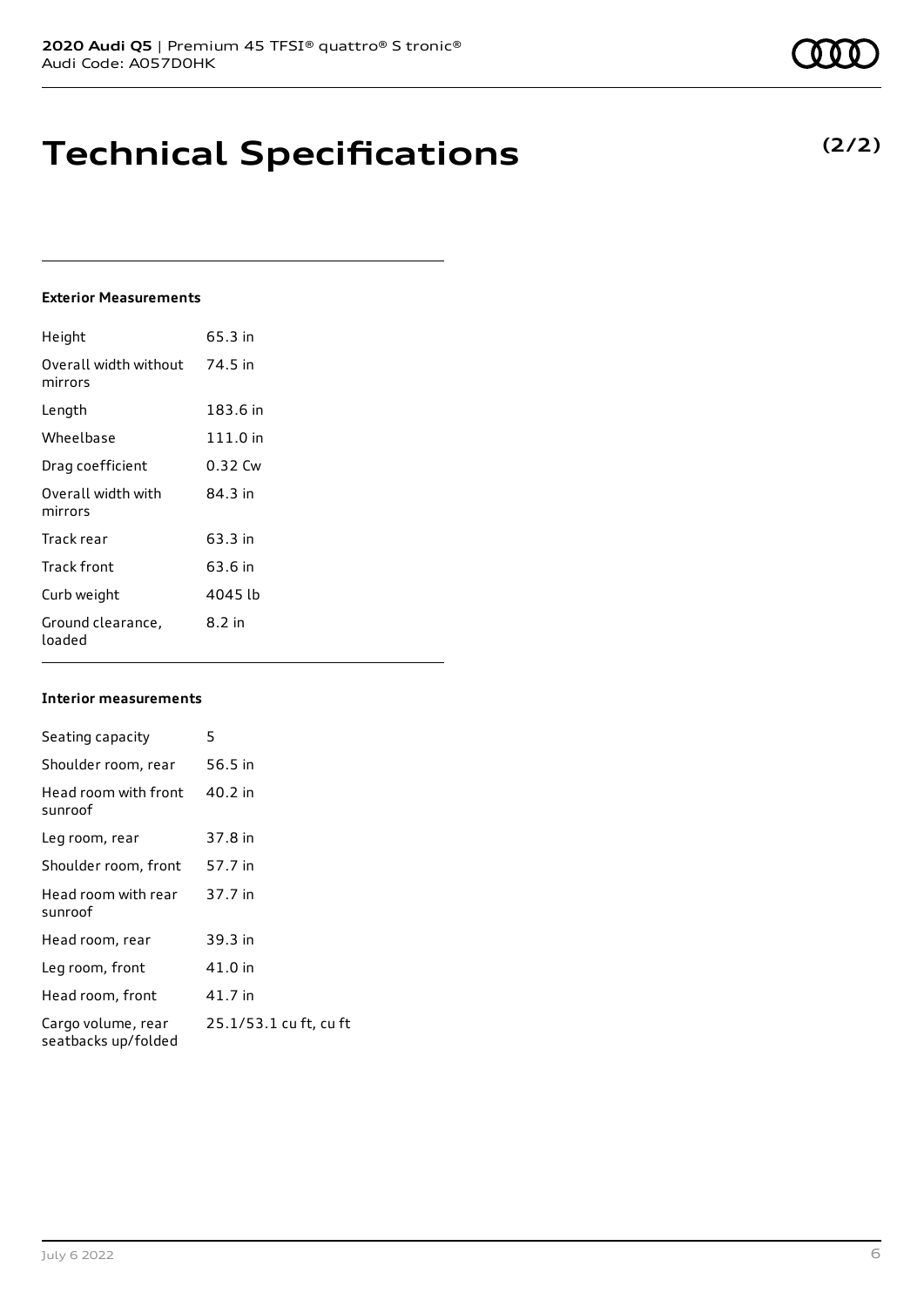### **Consumption- and emission**

### **Consumption by NEDC**

| urban       | 22 mpg |
|-------------|--------|
| extra-urban | 28 mpg |
| combined    | 24 mpg |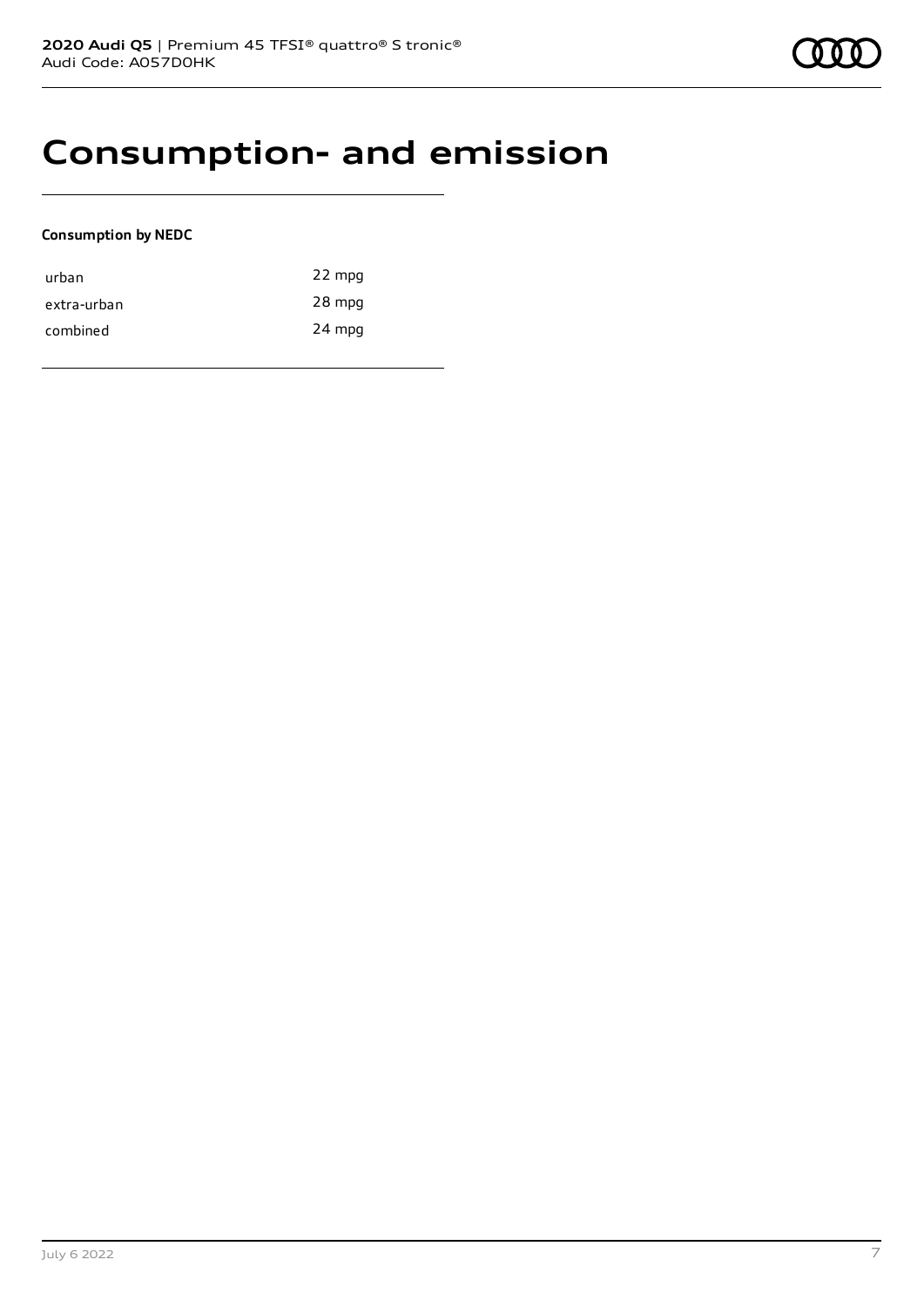# **Contact**

Dealer **Audi Silver Spring**

3151 Automobile Blvd 20904 Silver Spring MD

Phone: +13018472200 FAX: 3016794413

www: [https://www.audisilverspring.com](https://www.audisilverspring.com/)